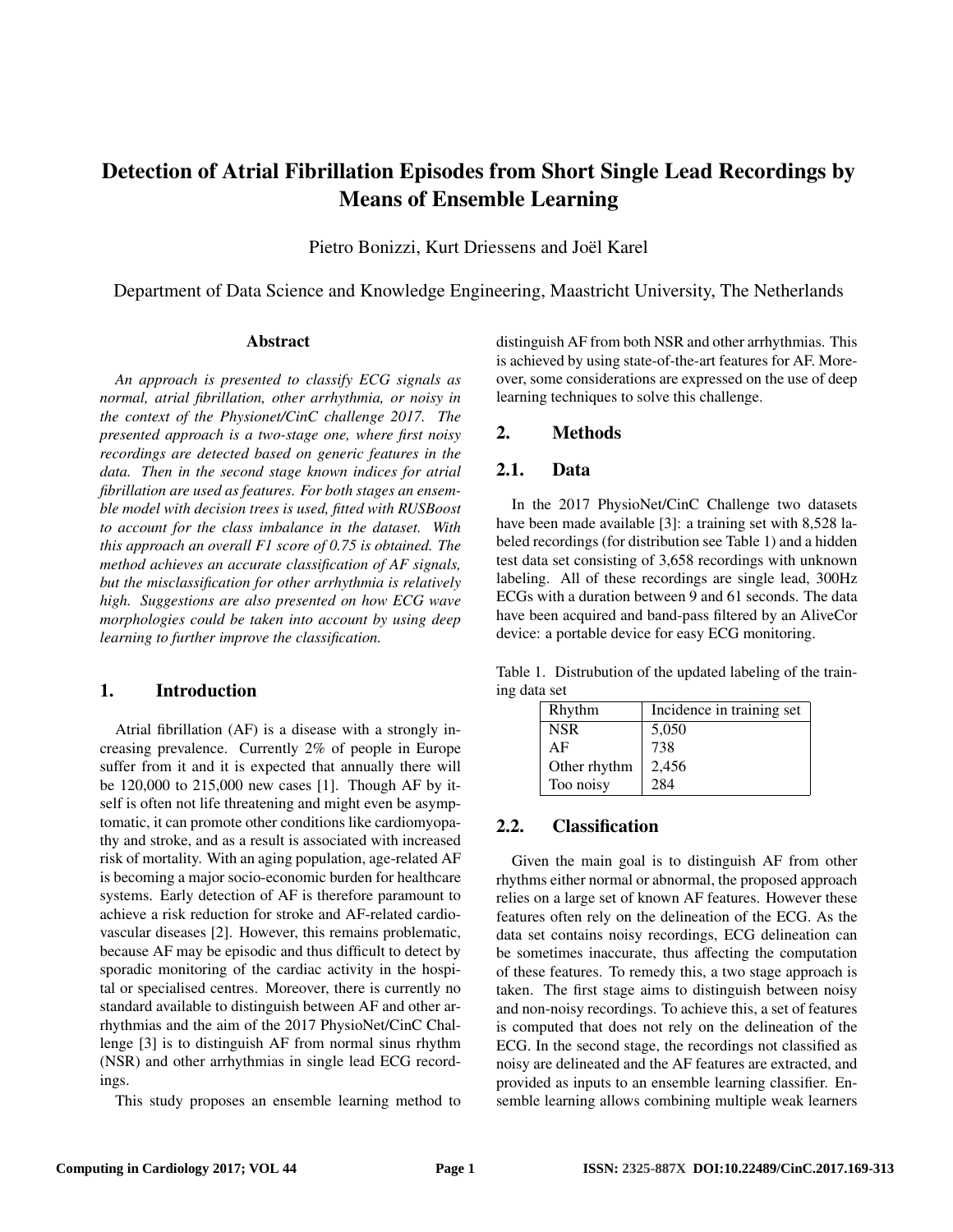to obtain better predictive performance than the individual classifiers. This approach was chosen because the "other rhythms" class contains a collection of various rhythms that have different characteristics, and also because different kinds of noise may be present, thus increasing the heterogeneity within the labels. Both stages mentioned above share this same approach.

The training data is heavily imbalanced (as can be seen from its distribution in Table 1). This poses a problem when fitting a classifier, and certainly when wanting to distinguish between noisy and non-noisy recordings. An obvious solution is to get more data from the minority classes, but for noisy recordings in particular little data is available. One could also resample the data set where undersampling of the majority class is the most obvious approach, but in this case the minority class incidence is really low, and too much information would be lost to have a balanced data set. Another approach is to use boosting to iteratively convert the weak learners into strong ones by reweighting the data to focus the learners in the next iteration on the misclassified data. This does not solve the class imbalance per se, but improves the performance of the weak learners in the ensemble. Sampling and boosting can also be combined in hybrid approaches [4]. An efficient ensemble learning algorithm that can deal with these constraints is the RUSBoost algorithm [5]. RUSBoost itself is based on the AdaBoost algorithm [6] but additionally introduces random undersampling (RUS), a technique which randomly removes examples from the majority class [5, 7]. The type of weak learners for the ensemble are decision trees with a minimal leaf size of 5.

## 2.3. Noise model

In order to distinguish between noisy recordings and all other recordings, a set of 37 features was used that does not rely on ECG delineation. These features are listed in Table 2. Features 1-6 are included to give an approximate spectrum of the signal at hand. They are extracted by taking the median absolute deviation of six wavelet scales obtained with the Daubechies 5 wavelet. ECG signals will have a typical frequency distribution other than noise signals. Features 7-31 are aimed at defining the regularity of the signal by means of wavelet multifractal analysis [8, 9]. Features 32-35 characterize the repetitive nature of the signals and they are obtained from the auto-correlation up to lag 200. Finally features 36 and 37 describe the general variability of the signals. For these features an ensemble model with 1000 weak learners was fitted with RUSBoost [5] to classify noise and non-noise. Only the 500 most discriminative learners were retained in the model and the rest discarded for performance reasons.

#### 2.4. Arrhythmia model

For extracting the AF features first the QRS complexes are detected in the non-noisy signals. This is first attempted by a modified P&T method [10] with fallback to a Pan-Tompkins detector [11] and different parameter settings. Next a range of AF features as listed in Table 3 is extracted from the recording.

These features are aimed at describing the spectral properties of the hearth rate variability (HRV) of the ECG signals, the ECG signal morphology by symbolic analysis [12], the complexity of both the ventricular and the atrial activity, and a variety of other atrial activity indices for irregularity and variability analysis. Since these features often rely on the RR intervals, in case no proper detection of QRS complexes could be performed, the record was labeled as noise.

These features were used to create an ensemble model with 1000 weak learners in the form of decision trees and which fitted with RUSBoost [5] to further classify the recordings that were not yet labeled noise. Only the 500 most discriminative trees were retained in the model and the rest discarded for performance reasons.

#### 3. Results

The score [3] of the algorithm on the partial hidden test set was 0.88 for NSR, 0.80 for AF, and 0.6 for other arrhythmias, giving an F1 score of 0.76 overall. The overall final score is 0.75

On the provided validation set (that was part of the training set) this was 0.94 for NSR, 0.91 for AF, and 0.86 for other arrhythmias, leading to an overall score of 0.9027.

The confusion matrix for the provided validation set is shown in Table 4. For the noise model the confusion matrix w.r.t. a randomly selected independent validation set is shown in Table 5.

#### 4. Discussion

The results on the test set are significantly lower than on the validation set. Knowing the composition of the test set would have helped with this interpretation. Both NSR and AF are scoring relatively well. This is also the case when the validation set is used. In particular, when looking at the confusion matrix of the total approach on the validation set in Table 4, it becomes clear that mainly "other" arrhythmias are misclassified, and a few measurements are misclassified as noise. The large difference in performance to the test set also indicates that overfitting is taking place.

We did an attempt to build an alternative arrhythmia model to allow for further classification of noisy recordings (after the recordings labeled as noisy by the first model had already been removed). That means that this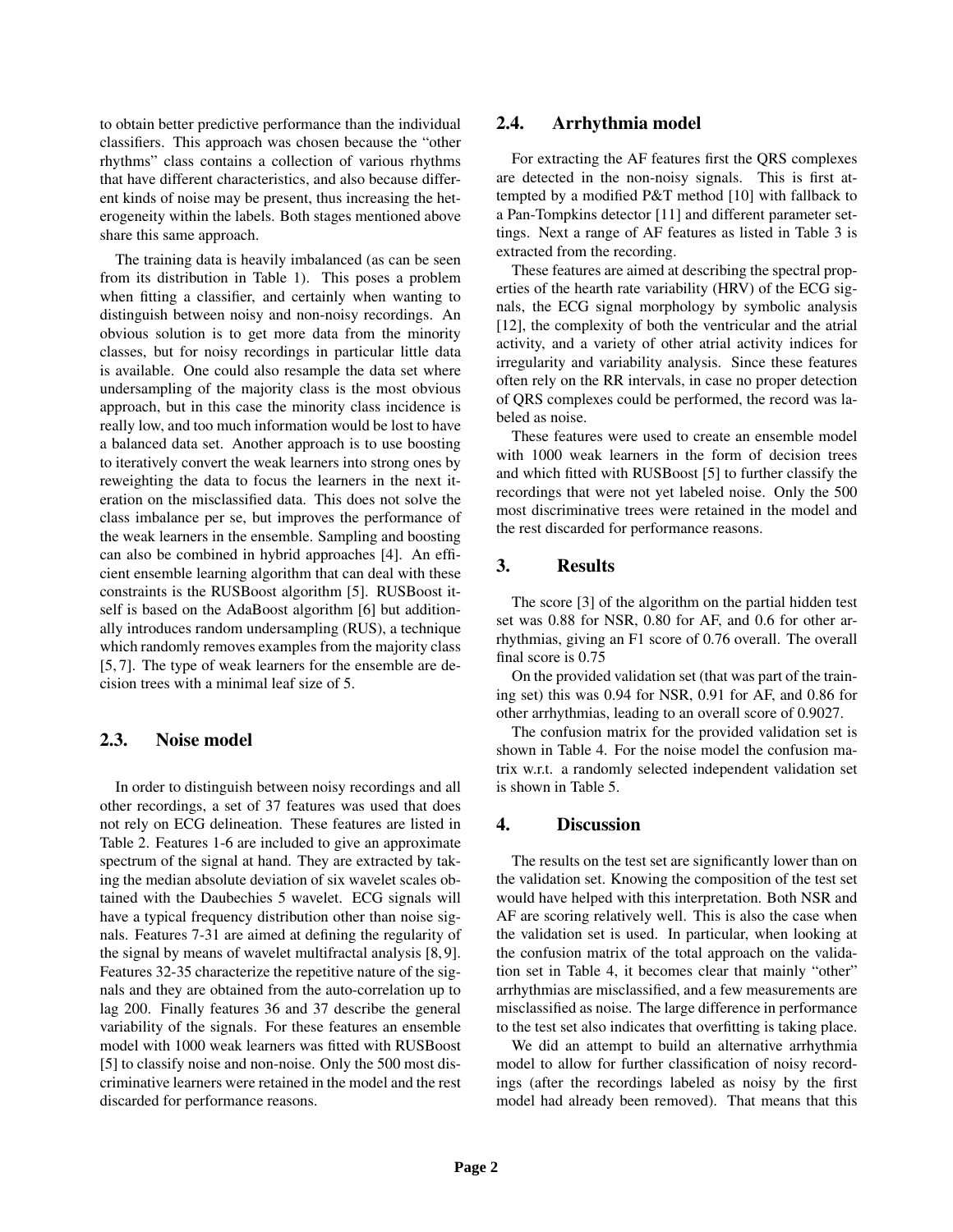| Table 2. Noise features |                                                                                       |  |  |  |  |
|-------------------------|---------------------------------------------------------------------------------------|--|--|--|--|
| Feature number          | Feature                                                                               |  |  |  |  |
| $1-6$                   | Signal level per frequency band by maximum absolute deviation of wavelet coefficients |  |  |  |  |
| $7-9$                   | Log cumulants of the scaling exponents                                                |  |  |  |  |
| $10-20$                 | Sampled singularity spectrum of the wavelet multifractal analysis                     |  |  |  |  |
| $21 - 31$               | Signal regularity measure by Lipschitz / Hölder exponents                             |  |  |  |  |
| 32                      | Repetitiveness of signal by maximum value of the auto-correlation                     |  |  |  |  |
| 33                      | Repetitiveness of signal by 0.95 quantile of auto-correlation                         |  |  |  |  |
| 34                      | Repetitiveness of signal by 0.9 quantile of auto-correlation                          |  |  |  |  |
| 35                      | Repetitiveness of signal by average of ten largest peaks from auto-correlation        |  |  |  |  |
| 36                      | Variability by median absolute deviation of raw ECG signal                            |  |  |  |  |
| 37                      | Variability by variance of raw ECG signal                                             |  |  |  |  |

#### Table 3. Atrial fibrillation features

| Number    | Variable name     | Category            | Feature                                                                     |
|-----------|-------------------|---------------------|-----------------------------------------------------------------------------|
|           | P <sub>LF</sub>   | Spectral indices    | Peak power in lower PSD of HRV                                              |
| 2         | fLF               |                     | Main frequency in lower PSD of HRV                                          |
| 3         | P <sub>-HF</sub>  |                     | Peak power in upper PSD of HRV                                              |
| 4         | $f$ <sub>HF</sub> |                     | Main frequency in upper PSD of HRV                                          |
| 5         | meanRR            | Variability indices | Mean RR interval length                                                     |
| 6         | <b>SDRR</b>       |                     | Standard deviation of RR interval length                                    |
| 7         | rMSSDRR           |                     | RMS difference of RR interval lengths                                       |
| $8 - 17$  | pNNx0             |                     | Percentage of RR interval differences $> 0.x0$                              |
| 18        | V <sub>0</sub>    | Symbolic analysis   | Perc. sequences 3 heart periods with 0 significant variations               |
| 19        | V1                |                     | Perc. sequences with 1 significant variations                               |
| 20        | IV2               |                     | Perc. sequences with 2 significant like variations                          |
| 21        | UV2               |                     | Perc. sequences with 2 significant unlike variations                        |
| 22        | n.c.95percQRST    | Complexity of QRS-T | # PCA components needed to explain for 95% variance QRS-T                   |
| $23 - 27$ | SimQRSTx          |                     | Number of QRS-T pairs with angular distance $\langle \frac{\pi}{2} \rangle$ |
| 28        | n.c.95percP       | Complexity of P     | # PCA components needed to explain for 95% variance P                       |
| 29-33     | SimPx             |                     | Number of P-wave pairs with angular distance $\leq \frac{\pi}{2}$           |
| 34        | <b>SCN</b>        | Atrial activity     | Spectral concentration of atrial activity                                   |
| 35        | DF                |                     | Dominant frequency of atrial activity                                       |
| 36        | fWP               |                     | f-wave power in ECG                                                         |
| 37        | fWPMAW            |                     | f-wave power in main atrial wave                                            |
| 38        | rhe               |                     | Relative subband of first and second harmonics                              |
| 39        | SampEn            |                     | Sample entropy of ECG                                                       |
| 40        | SampEnMAW         |                     | Sample entropy of main atrial wave                                          |
| 41        | <b>OI</b>         |                     | Organization index                                                          |
| 42        | <b>SE</b>         |                     | Spectral entropy                                                            |
| 43        | <b>FWA</b>        |                     | Median f-wave amplitude                                                     |
| 44        | d.MediaRR         |                     | Relative difference in mean and median RR interval                          |

Table 4. Confusion matrix on validation set

| labels\ prediction $\parallel$ | <b>NSR</b> | AF | Other | Noise |
|--------------------------------|------------|----|-------|-------|
| <b>NSR</b>                     | 141        |    |       |       |
| ΑF                             |            | 46 |       |       |
| Other                          |            |    | 54    |       |
| Noise                          |            |    |       | 29    |

alternative classifier was still characterized by four classes instead of three. Markedly, the results deteriorated significantly, even if the noise features were added to the model.

The AF features are apparently not able to accurately discriminate AF from other arrhythmias or noise. An obvious consideration here is to focus more on the morphology of the signals. The approach with ensemble learning has the limitation that this morphological analysis must be captured in terms of features. Other approaches such as deep learning might be more suitable, as they can take as

Table 5. Confusion matrix on validation set of noise model

| labels\ prediction $\parallel$ Non-noise $\parallel$ Noise |     |  |
|------------------------------------------------------------|-----|--|
| Non-noise                                                  | 799 |  |
| Noise                                                      |     |  |

inputs the raw signals itself.

## 4.1. Perspectives: Deep learning

Deep learning [13] is making waves in the machine learning community by providing an automated way of translating high dimensional but locally correlated data into highly predictive feature representations. The features generated by e.g. convolutional networks are outscoring those made by hand on tasks such as image classification [14] and language processing [15]. The specific strength of